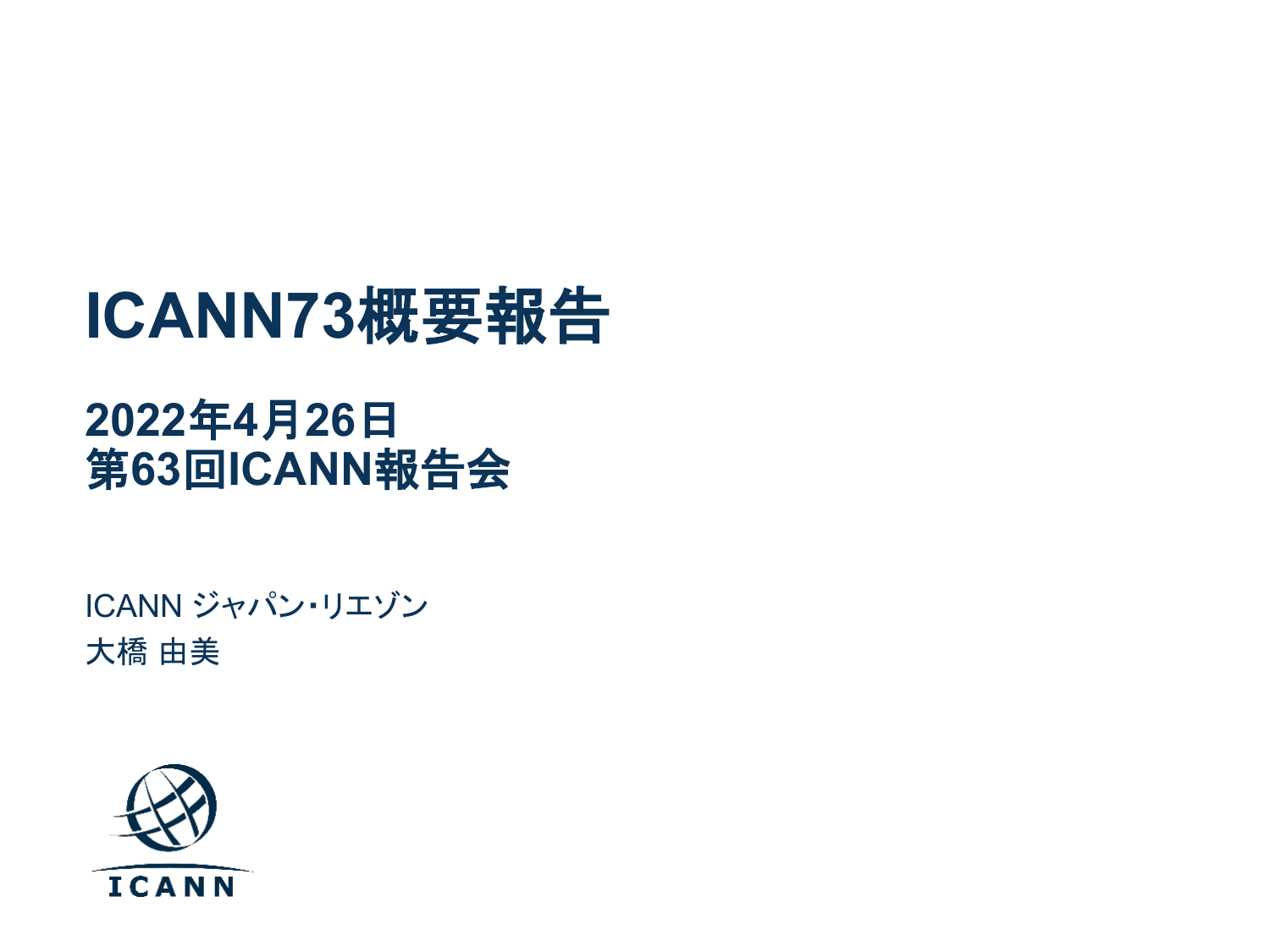#### **ICANN73 –** 概要

- ICANN73 Virtual Community Forum
	- $\circ$  2022年2月22日~24日: Prep Week
	- 2022年3月7日〜10日:Meeting Week ※大西洋標準時
- ◎ 146の国/地域から1,578人が参加
	- アジア太平洋(APAC)地域から:22%
- **⊙ [ICANN73 Homepage](https://71.schedule.icann.org/)**
- o **[ICANN73 Policy Outcomes Report](https://meetings.icann.org/en/remote73/icann73-policy-outcome-report-29mar22-en.pdf) (PDF, 621 KB)**
- [ICANN73 By the Numbers Report](https://meetings.icann.org/en/remote73/icann73-technical-report-17mar22-en.pdf) (PDF, 1.8 MB)

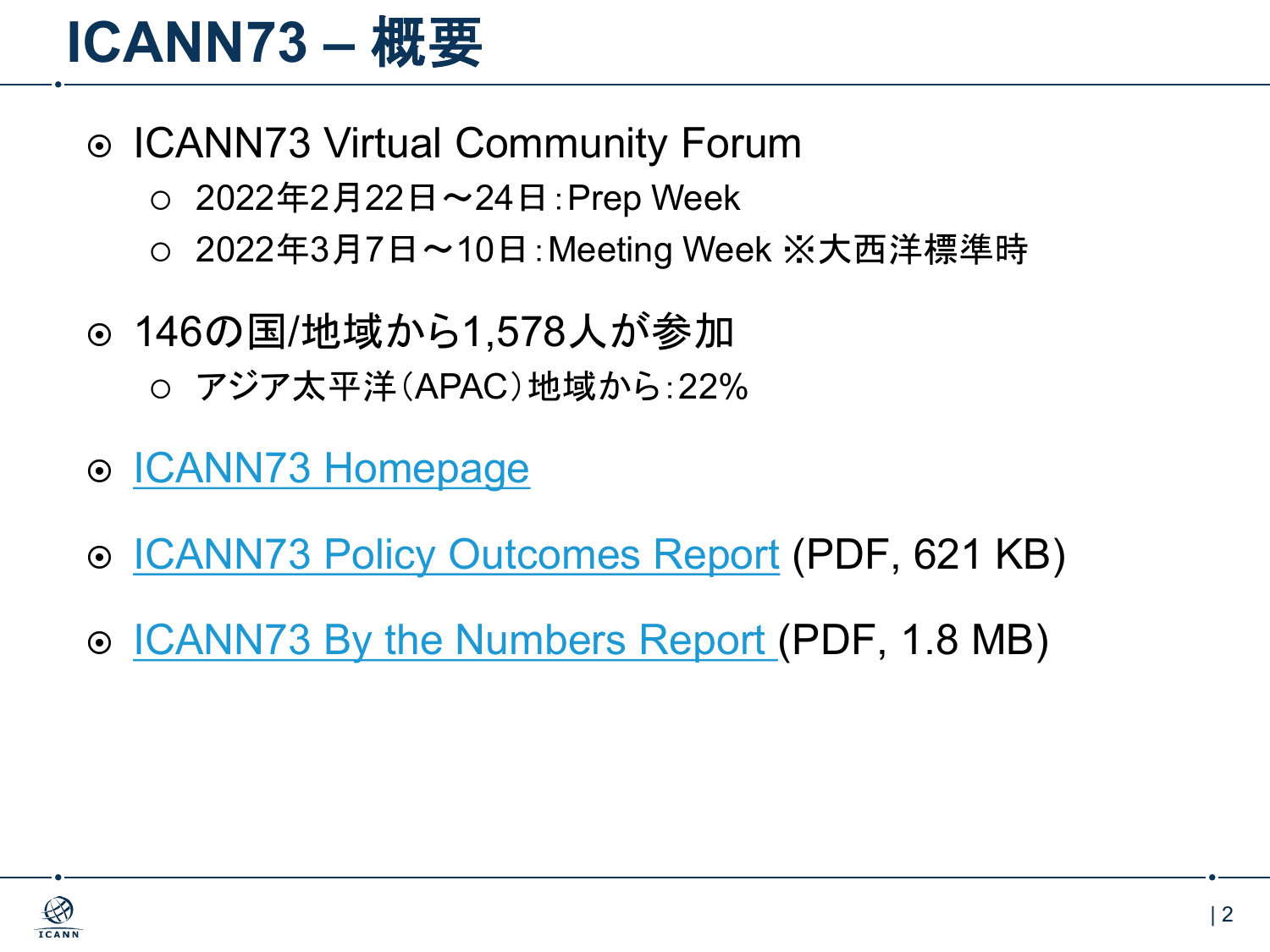プレナリー(全体)セッション

- ⊙ 「Discussion Forum on Geopolitical, Legislative and Regulatory Developments」
	- ICANN事務局の政府・政府間機関エンゲージメント(GE) チームが活動を報告
		- 国際政府機関の活動、各国/地域の法律制定の動向を調査
		- 報告書を公開:「[Government Engagement Publications](https://www.icann.org/en/government-engagement/publications)」→参考1
- 「The Global Public Interest (GPI) Framework: Is it Useful?」
	- GPIの枠組み:ICANNのコミットメントの分野ごとに、関連する 公益の種類を整理したもの→参考2
		- ポリシー勧告や助言などを「公益に資するかどうか」という観点で審議 するため、理事会が使用
			- コミュニティでも活用できるかについて諮問委員会と支持組織のス ピーカーが見解を表明、意見交換
- 「Evolving the DNS Abuse Conversation」 (後述)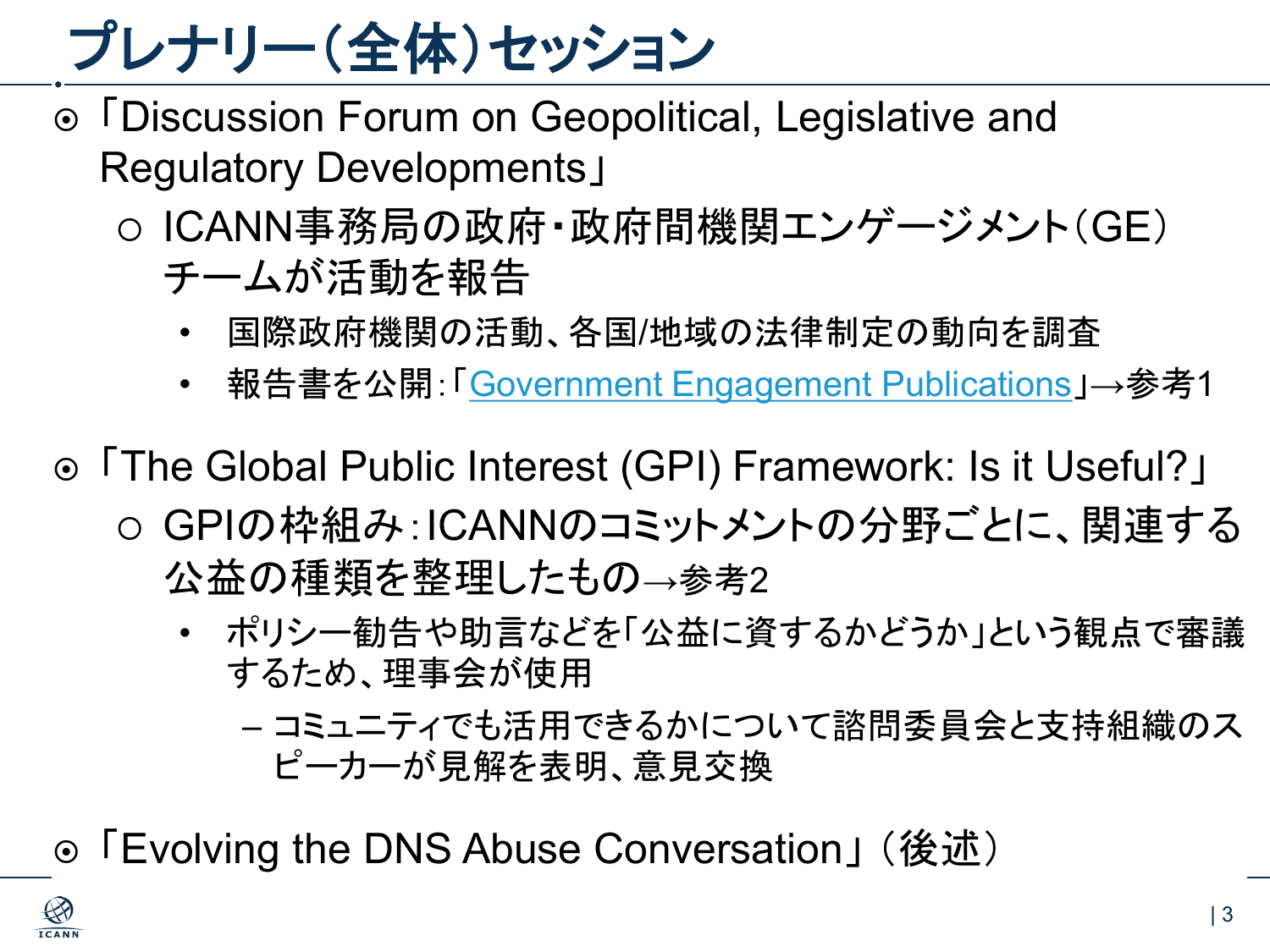## 参考**1**:**GE**チームの報告書

| 番号            | タイトル                                                                                                             | 発行日        |
|---------------|------------------------------------------------------------------------------------------------------------------|------------|
| GE-010        | Country Focus Report: China Internet-Related Policy Initiatives and Laws                                         | 2022/01/31 |
| GE-009        | <b>UN Update: Cyber-Related Developments</b>                                                                     | 2021/06/03 |
| <b>GE-008</b> | Country Focus Report: The Netherlands and the "Public Core of the Internet"                                      | 2021/05/28 |
| <b>GE-007</b> | Country Focus Report Update: Russian Federation Internet-Related Laws and<br><b>United Nations Deliberations</b> | 2021/04/29 |
| <b>GE-006</b> | Country Focus Report: Russian Federation Internet-Related Laws and United<br><b>Nations Deliberations</b>        | 2021/01/19 |
| GE-004        | European Union Update: The Digital Services Act                                                                  | 2020/07/15 |
| <b>GE-005</b> | United Nations Update: Cyber-Related Discussions                                                                 | 2020/07/15 |
| GE-003        | The General Data Protection Regulation 2020 Review                                                               | 2020/05/07 |
| GE-002        | European Union (EU) Policy Update                                                                                | 2020/04/03 |
| GE-001        | Brief Overview of UN Deliberations on Cybersecurity and Cybercrime                                               | 2020/02/28 |
| 2019-3        | Legislative / Regulatory Report 3                                                                                | 2019/01/30 |
| 2018-Q4       | Legislative / Regulatory Report Q4 FY18                                                                          | 2018/08/28 |
| 2018-Q3       | Legislative / Regulatory Report Q3 FY18                                                                          | 2018/04/23 |

#### ※[Government Engagement Publications](https://www.icann.org/en/government-engagement/publications)を基に作成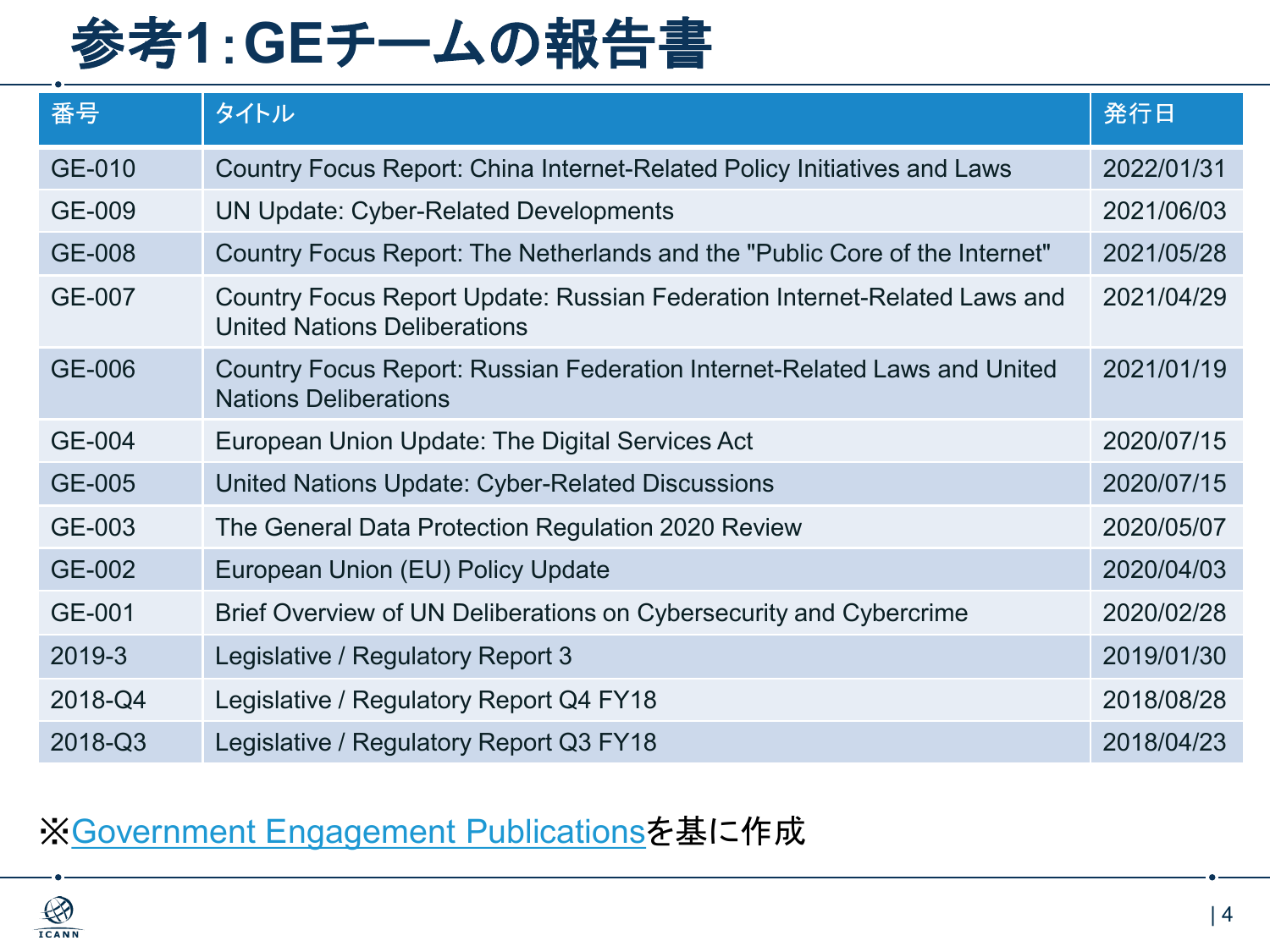

#### **Framework Outline (Not Exhaustive)**

| <b>Broad ICANN Category</b>                                                     | <b>Public Interest Categories</b>                                                       |
|---------------------------------------------------------------------------------|-----------------------------------------------------------------------------------------|
| 1. ICANN's technical coordination                                               | Stable, Secure, Open, Resilient, Interoperable                                          |
| 2. ICANN's role in the DNS marketplace                                          | <b>Competitive, Fair, Trusted</b>                                                       |
| 3. Benefit to the Internet community                                            | <b>Beneficial</b>                                                                       |
| 4. ICANN's global multistakeholder<br>community and policy development policies | Diverse, Respectful, Inclusive, Innovative,<br>Transparent, Open, Balanced              |
| 5. ICANN's policies and practices                                               | Neutral, Objective, Responsive, Accountable,<br>Sustainable, Fair, Fiscally Responsible |

#### ※[ICANN73 Global Public Interest Framework Plenary Session](https://cdn.filestackcontent.com/content=t:attachment,f:%22ICANN73%20Global%20Public%20interest%20Framework%20Plenary%20Session.pdf%22/tFT9Tk17SlqgB8McbYjo)(スライド)より抜粋

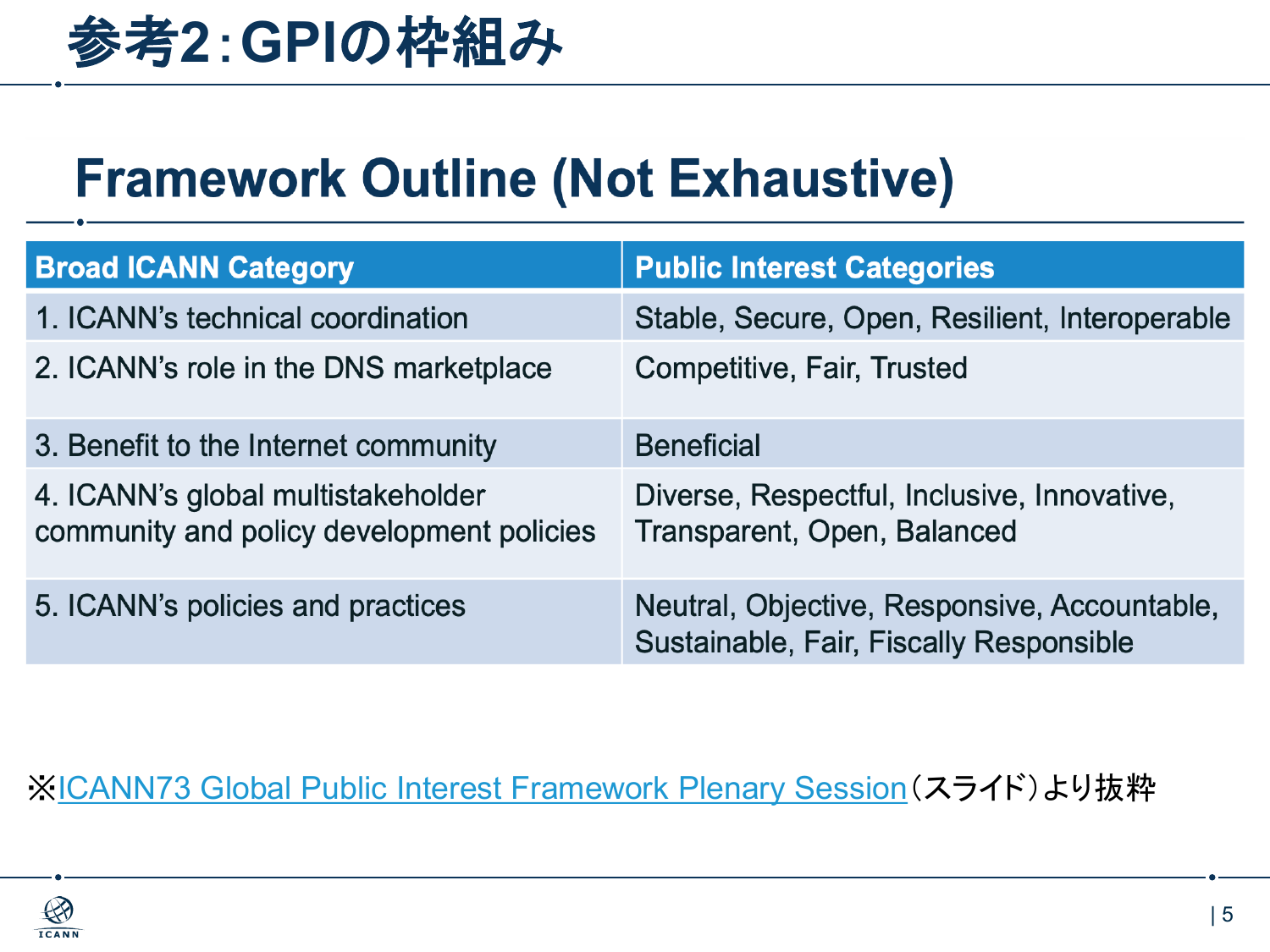#### 関心が高かった話題 **(1/2)**

⊙ DNSアビューズ

プレナリーセッション

- 「悪意で登録されたドメイン」名と「不正に使用され ているドメイン名」の区別に焦点
- ccNSOのセッション
	- DNSアビューズに関するccNSOのロードマップを 議論

– ロードマップはccNSO評議委員会で採択

- GACのセッション
	- 総務省からプレゼンテーション

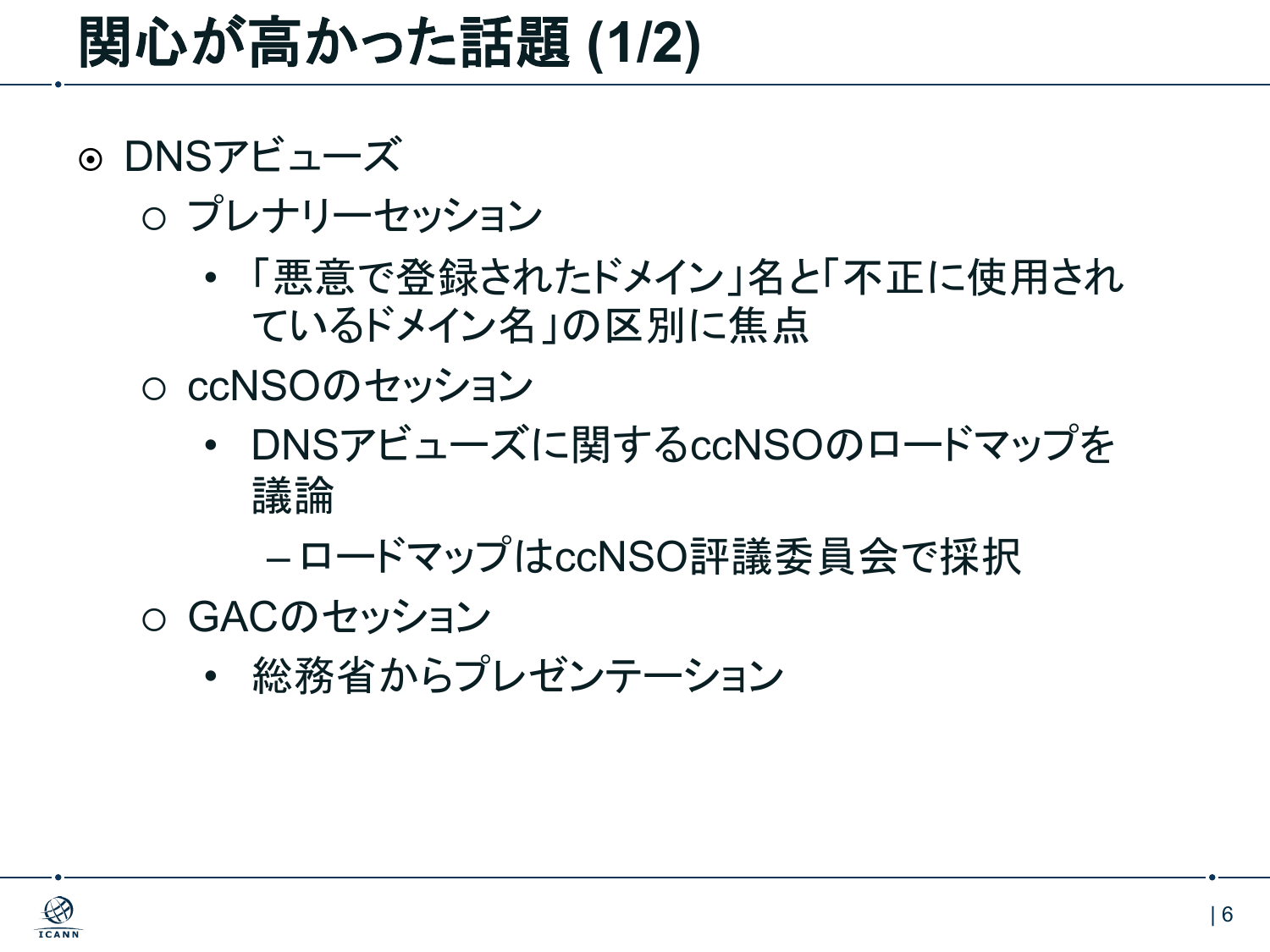## 関心が高かった話題 **(2/2)**

- ユニバーサル・アクセプタンス(UA)/国際化ドメイン名(IDN)
	- Prep Week:UA Steering Group(UASG)とICANN 事務局の仕事を説明するセッション
	- o Meeting Week: UA促進に向けた協力のありかたを 議論するセッション
	- GAC-ALAC会議でも議題に
	- GNSOのIDNs EPDPチームのセッションでは

「[Charter Questions](https://community.icann.org/download/attachments/186778169/EPDP%20Team%20Meeting%20ICANN73%20Slides%20-%20D1b%2C%20B4%2C%20B4a%2C%20B5.pdf?version=2&modificationDate=1646856694000&api=v2)」の検討を継続

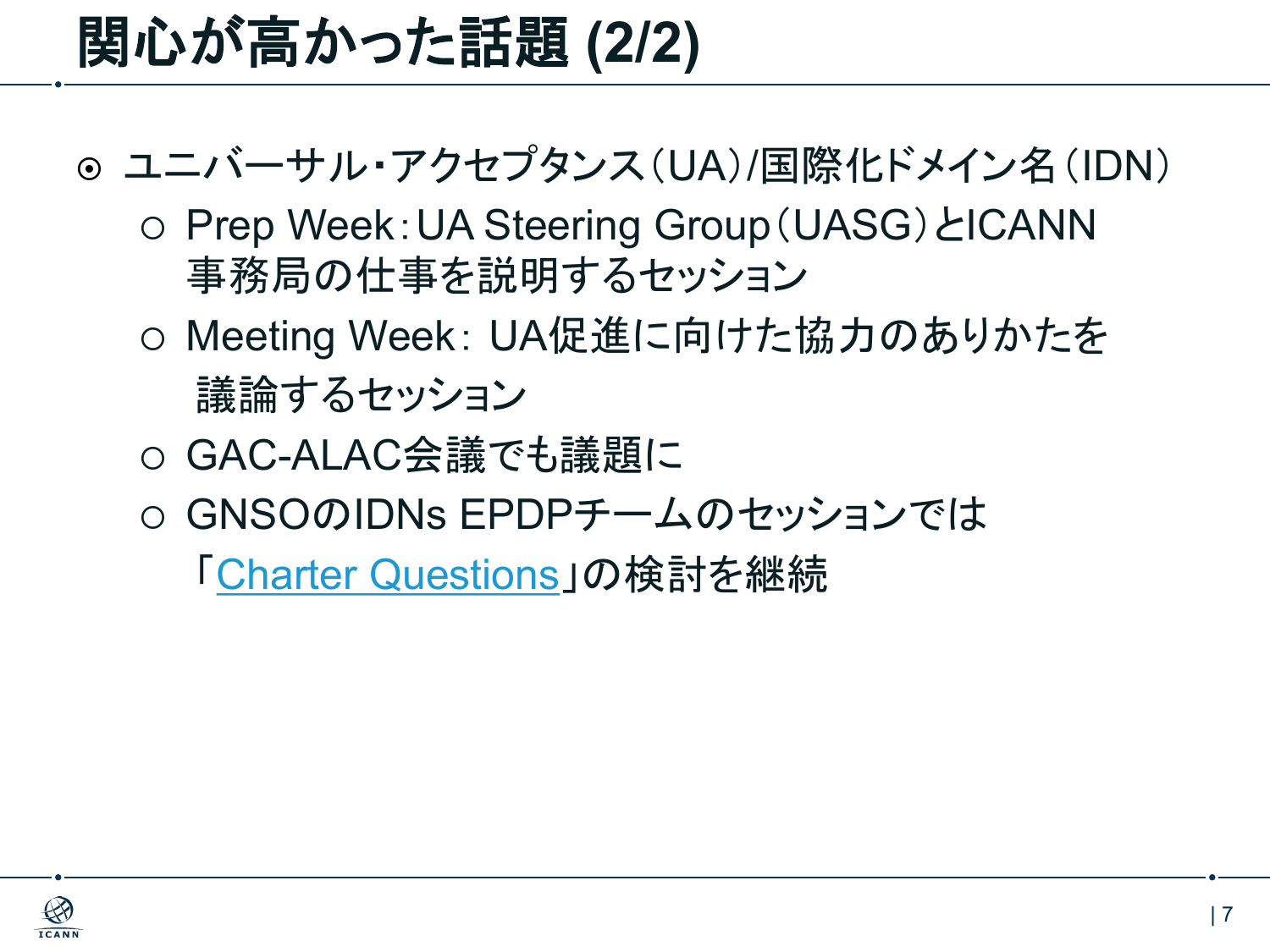## その他の話題

- **◎ 北米地域At-Large Organization (NARALO)セッションで** ブロックチェーンをベースにした非集中的な (decentralized)ドメインを取り上げ、情報交換と議論
	- Handshakeなどのネームスペースで「TLD」を登録する 動き
	- Handshake(2020年2月開始)では、すでに350万の 「TLD」が存在。DNSのルートに存在するTLDは、現在 およそ1,400

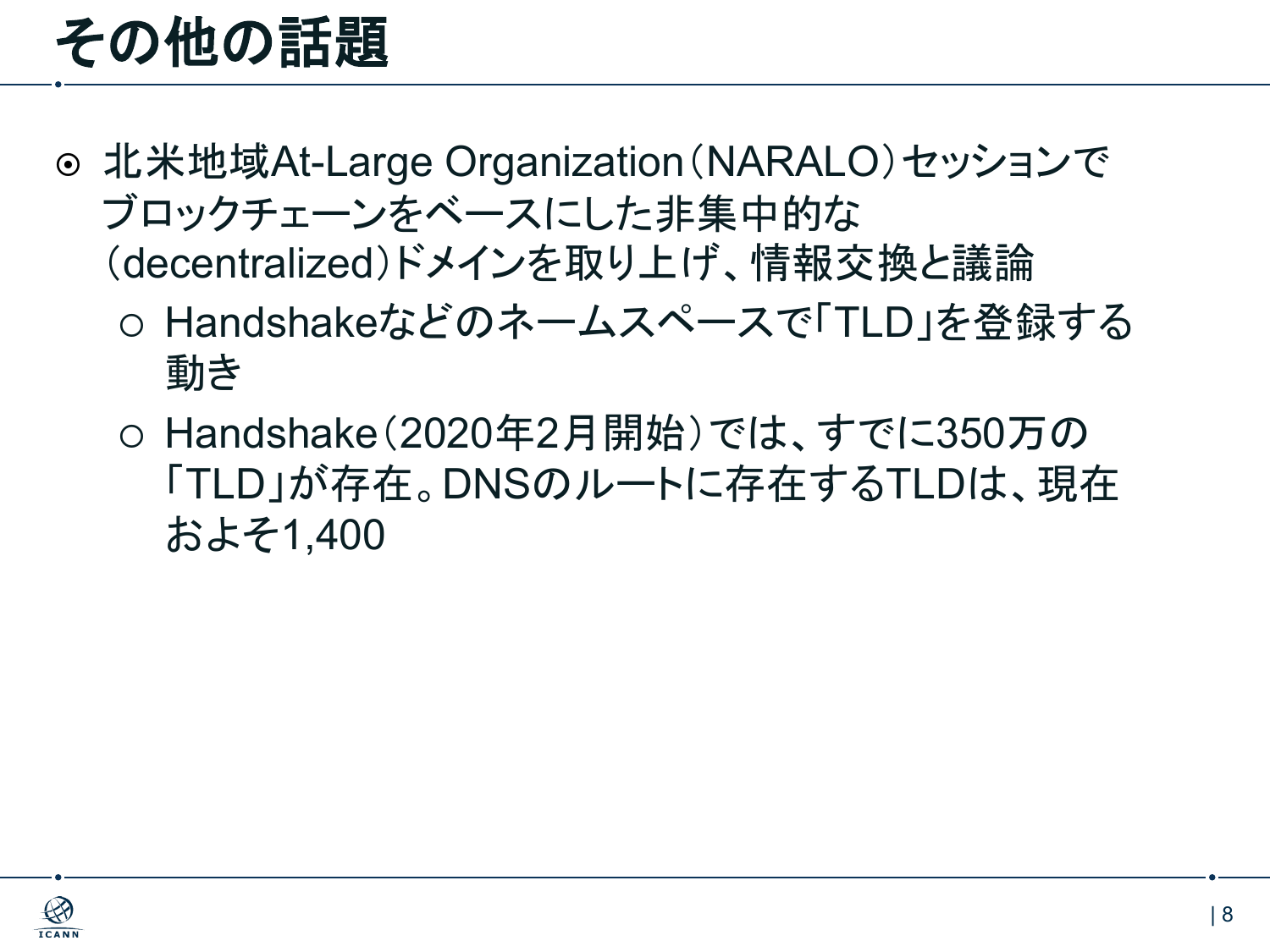## **ICANN**の意見募集(**2022**年**4**月**25**日現在)

| (案件)                        | <b> 意見受付締切</b><br>$(UTC*)$ |
|-----------------------------|----------------------------|
| ルートゾーン更新プロセスの調査第一次報告書       | 4月25日                      |
| ルートゾーンラベル生成ルール第5版(RZ-LGR-5) | 5月5日                       |

※ 協定世界時

ICANN Public Comment – Open Proceedings: <https://www.icann.org/en/public-comment>

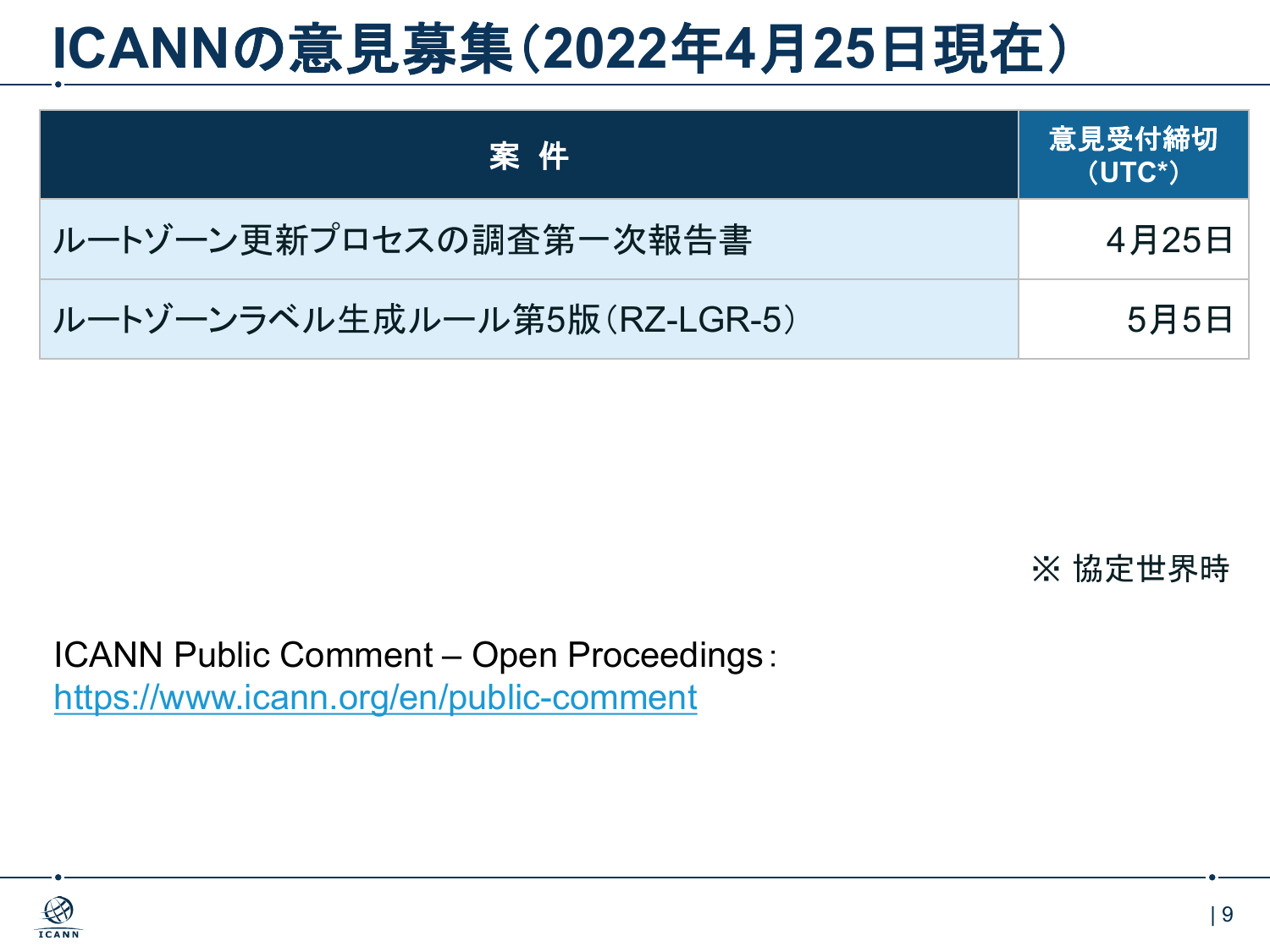## **ICANN**ウィークリーニュースレター

- ⊙ ICANNの1週間分のアナウンスを日ス 語の要旨と共に紹介
- ◎ 日本のコミュニティに関連するイベント やウェビナーの情報
- ⊙ ICANNの意見募集一覧(毎月最終週
- ⊙ アーカイブ: <https://go.icann.org/jp-wiki>
- ◎ お申し込み: japan.liaison@icann.org
	- お名前、ご所属、メールアドレスを お送りください
- **ICANN APAC Regional Newsletter** (月刊、英語)のお申し込みはこちら: [https://info.icann.org/LP---Regional-](https://info.icann.org/LP---Regional-Newsletter.html)Newsletter.html

| 木        | ICANNウィークリーニュース [2022.04.09 - 2022.04.15]                                                                                                                             |  |
|----------|-----------------------------------------------------------------------------------------------------------------------------------------------------------------------|--|
|          | Internet Corporation for Assigned Names and Numbers (ICANN)<br>https://www.icann.org/                                                                                 |  |
|          | --- ★ ICANNウィークリーニュース日本語版 ★ --------------------------                                                                                                                |  |
|          | ☆ICANN報告会(4月26日)                                                                                                                                                      |  |
|          | 2022年4月26日、以下の要領でICANN報告会が開催されます。今回の報告会では、ICANN73オンライン会議<br>目を集めた議論などを日本の参加者がレポートします。                                                                                 |  |
|          | 第63回ICANN報告会<br>Β<br>時: 2022年4月26日(火) 13:30~16:00<br>1会参主後主後<br>参加の事件について、場を書く、一般に関する。<br>加えて、一般には、一般には、この意味を、この意味を、<br>場: 遠隔参加のみ                                     |  |
| $\big)$  | 催: 一般社団法人日本ネットワークインフォメーションセンター(JPNIC)<br>援: 一般財団法人インターネット協会(IAjapan)<br>インターネットソサエティ日本支部 (ISOC-JP)                                                                    |  |
|          | <b>ICANN</b><br>申込URL: https://us06web.zoom.us/meeting/register/tZArdeChqTMpGNIjdLlcBMnb9NRjfKtTXjEH<br>(2022年4月25日(月) 17:00まで)                                       |  |
| <u>i</u> | ☆APAC Space Webカンファレンスの議事メモを公開                                                                                                                                        |  |
|          | 3月24日に行われたAPAC Space Webカンファレンスの議事メモを公開しました。                                                                                                                          |  |
|          | - APAC Space Web Conference - Notes of Discussion<br>https://apacspace.asia                                                                                           |  |
|          | ☆日本語生成パネルのチェアがコメント                                                                                                                                                    |  |
|          | 「日本語生成パネル(JGP*1)」は、ルートゾーンで日本語の新qTLD文字列が従うべきルールを検討し、I <b>C</b><br>することを目的としたパネルです。JGPチェアの堀田博文さんがこのたび、世界の生成パネル同士で調整を<br>重要性についてコメントを寄せてくださいました。Twitterで公開しています。         |  |
|          | - Twitter @ICANN (2022/04/19)<br>https://twitter.com/ICANN/status/1516436446281977860                                                                                 |  |
|          | ☆第3回ICANN APAC-TWNIC Engagement Forum (5/12~13)                                                                                                                       |  |
|          | 2022年5月12日~13日、今年で3回目となる「ICANN APAC-TWNIC Engagement Forum」が台北とオンラ~<br>リッドで開催されます。アジェンダは以下のページでご覧になれます。5月12日朝の「Opening Remarks」<br>Cerf博士やAudrey Tang氏などの登壇が予定されています。 |  |
|          | - 3rd ICANN APAC-TWNIC Engagement Forum - Agenda and Slide Download<br>https://forum.twnic.tw/2022/agenda01.htm                                                       |  |
|          | 参加費は無料です。ご興味のある方は是非以下のページでご登録ください。                                                                                                                                    |  |

Registration https://www.informationsecurity.com.tw/project/tw2/register\_2022.aspx